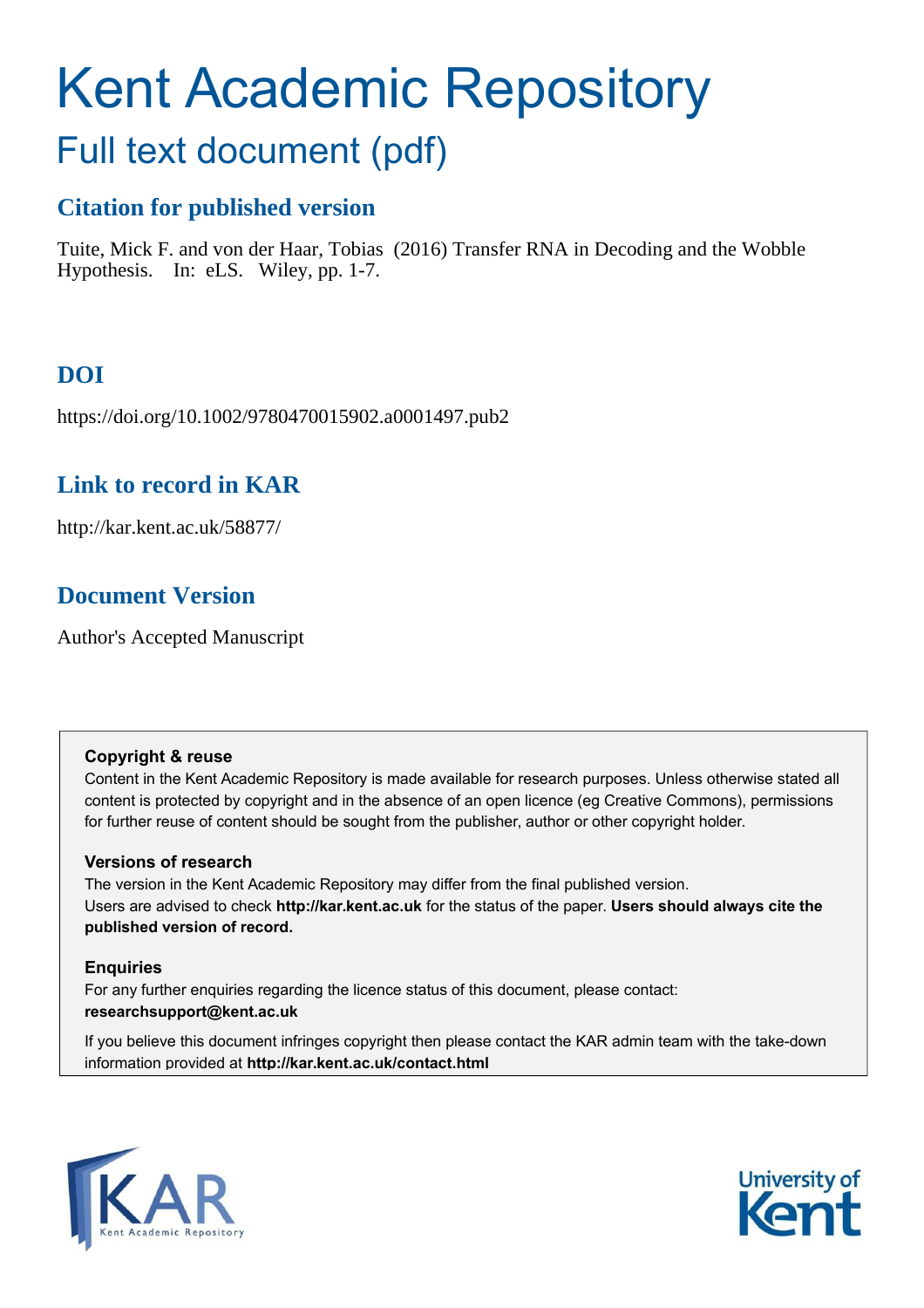**Tuite, M.F.** and von der Haar, T. (2016) Transfer RNA in Decoding and the Wobble Hypothesis. In *eLS*. John Wiley & Sons, Ltd: Chichester.

[DOI: 10.1002/9780470015902.a0001497.pub2]

**Accepted for publication 12/7/16.** 

### **Transfer RNA in Decoding and the W obble Hypothesis**

**Mick F Tuite and Tobias von der Haar,** Kent Fungal Group, School of Biosciences, University of Kent, Canterbury, Kent CT2 7NJ, UK

Translation of the genetic code stored in messenger RNA requires significantly fewer transfer RNAs (35-45) than there are codons (61, amino acid specifying). This is achieved through an increased flexibility in the allowable base-pair interactions between the m essenger RNA and transfer RNA involving the third position of the codon and the first position of the corresponding anticodon. The rules governing this RNA: RNA interaction were originally summarized in Crick's 'wobble hypothesis'. Covalent m odification of the first base of an anticodon of a transfer RNA can profoundly affect the degree of flexibility in its base pairing potential by either extending or restricting such interactions. Recent studies suggest that the rate at which a codon is processed by the ribosome is influenced by whether or not decoding of that codon is via wobble base interactions. Yet in spite of this flexibility and different rates of processing, decoding by transfer RNAs is achieved with considerable accuracy.

**Keyw ords:** wobble hypothesis; tRNA; anticodon; codon; m RNA decoding; codon recognition, base modification

#### **Key Concepts:**

- The genetic code is decoded via transient interactions between m essenger RNA (m RNA) and a series of 'adaptor' RNA m olecules called transfer RNAs (tRNAs).
- The mRNA-tRNA interaction occurs on the ribosome via the complementary base pairing between the three-base anticodon of the tRNA and the three-base codon in the m RNA.
- A greater degree of flexibility of allowable base-pair interactions between m RNA and tRNA allows most organisms to have far fewer tRNA species than there are codons.
- Specific non-Watson–Crick base-pair interactions occur between the third base of a codon and the first base of the anticodon of a tRNA during decoding, so called wobble.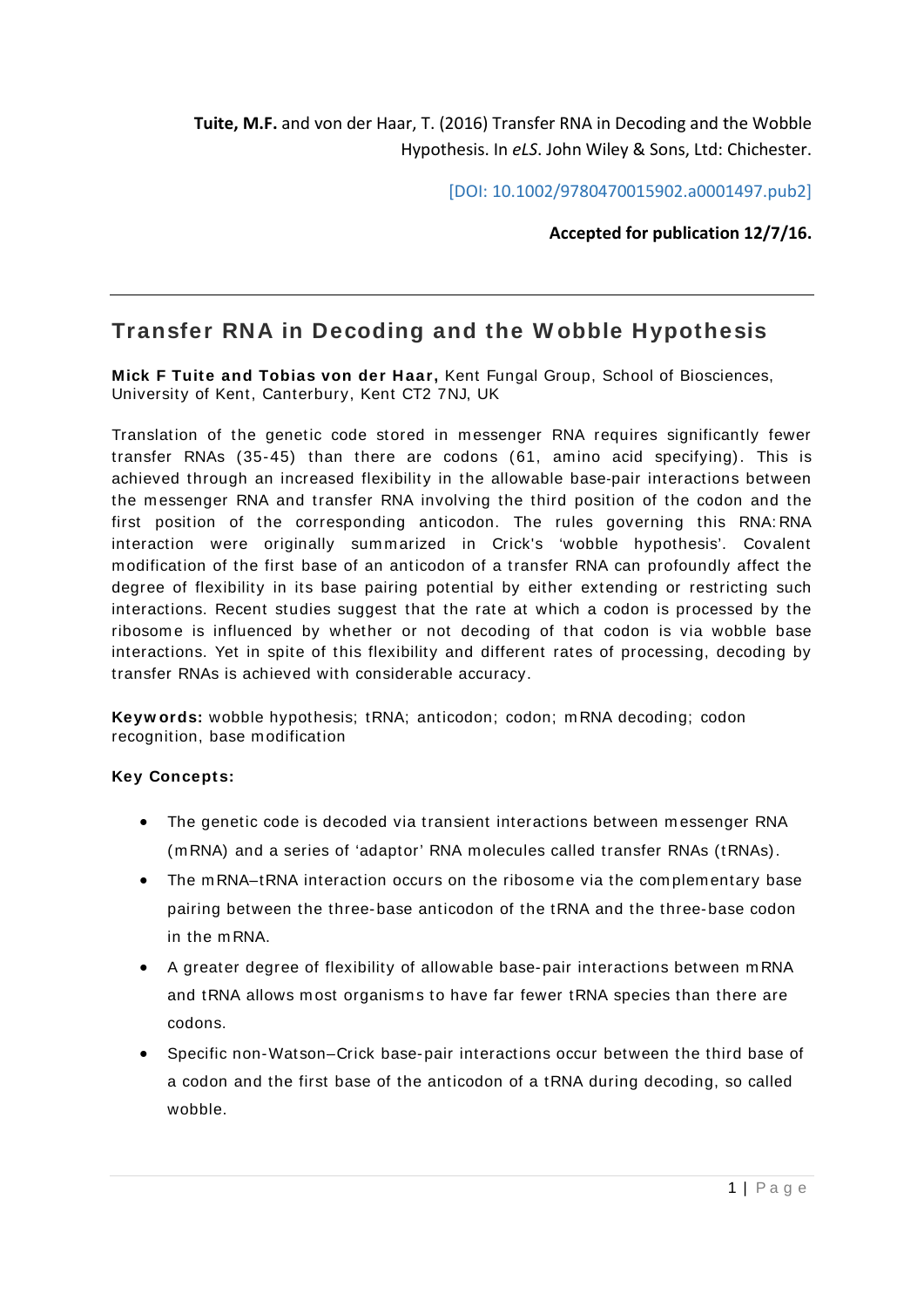- Wobble-base pairing enables the decoding of two or more codons by the same tRNA.
- Certain modified bases e.g. inosine (I) can extend or restrict the degree of flexibility in the range of m RNA: tRNA interactions.
- Codons that are decoded by wobble base interactions are processed at a slower rate in the ribosom e.
- Certain antibiotics e.g. streptomycin can promote misreading at the wobble third position of a codon.
- The genetic code assignments are not universally conserved particularly in organellar genes e.g. m itochondrial genes.

#### **I ntroduction**

The genetic information stored in a newly synthesized messenger RNA (mRNA) molecule is decoded both efficiently and accurately via transient interactions between the m RNA and a series of 'adaptor' RNA m olecules, the transfer RNAs (tRNAs). In an ordered series of decoding steps, amino acids covalently linked to the tRNAs are brought to the ribosom e and assem bled into the m RNA-directed polypeptide chain. The order in which the amino acids are delivered to the ribosome by the tRNAs is directed by the order of the codons in the translated region of the m RNA. The m RNA is translated one codon at a time during the ensuing elongation cycle with the incoming aminoacylated tRNA (aatRNA) being delivered to the ribosom e by a protein elongation factor (EF-Tu in bacteria, eEF1A in eukaryotes).

The initial decoding step, i.e. the binding of the aa-tRNA to the m RNA, takes place at the ribosom al acceptor (A) site. Following transfer of the growing polypeptide chain to the aa-tRNA bound at the A site, the newly formed peptidyl-tRNA is then moved to a second ribosom al site (the peptidyl or P site) via a translocation-mediated step using a second protein elongation factor (EF-G in bacteria, eEF2 in eukaryotes) and requiring guanosine triphosphate (GTP) hydrolysis (Voorhees and Ram akrishnan, 2013). Movem ent from the ribosom al A site to the P site does not involve dissociation of the tRNA from its cognate codon on the m RNA. Following transfer of the peptidyl moiety to the next aa-tRNA to be delivered to the ribosomal A site, the now deacylated tRNA at the P site passes through a third site within the ribosom e (the exit or E site) prior to final dissociation of the deacylated tRNA from the ribosome. Although the deacylated tRNA does remain in contact with the m RNA in the E site, it does so either transiently or possibly with reduced stability compared with the A and P site tRNA–mRNA interactions.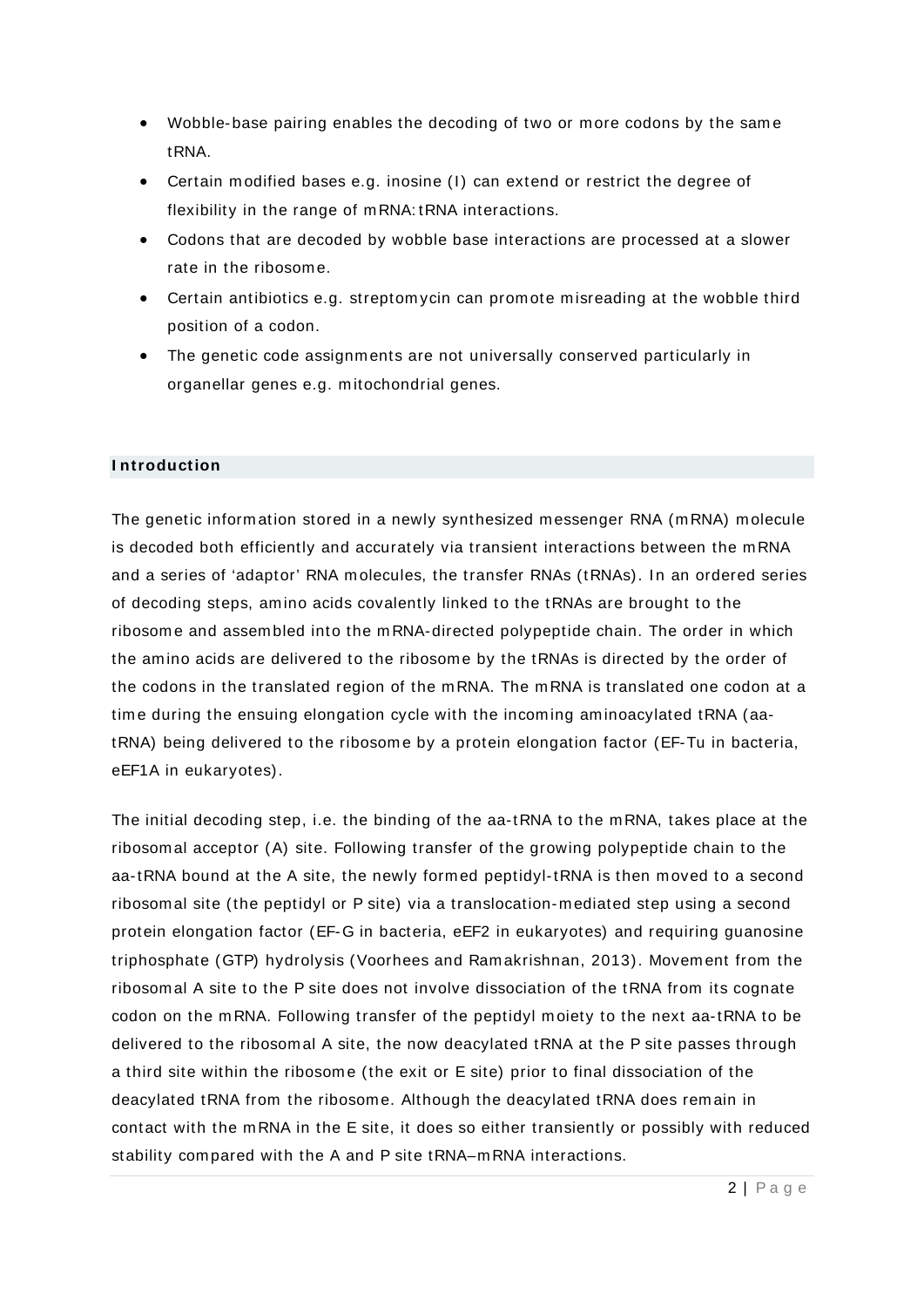The specificity of the m RNA–tRNA interaction at the ribosomal A site is essentially driven via the complementary base pairing between the three-base anticodon of the tRNA and the cognate three-base codon in the mRNA (Figure  $1$ ). Such specificity, while depending to some extent on standard 'Watson–Crick' base pairing rules (i.e. U: A or G: C), shows a m uch greater degree of flexibility of allowable base-pair interactions than is seen between the com plem entary strands of, for exam ple, the double- stranded DNA m olecule. The outcom e of this flexibility is that an organism does not have to encode a unique tRNA species for each of the 61 amino acid-specifying (sense) codons, with most organism s having between 35 and 45 different tRNA species. For exam ple, the yeast Saccharom yces cerevisiae encodes 42 different tRNAs.



**Figure 1 . m RNA– tRNA interactions involve base pairing betw een the anticodon of the transfer RNA ( tRNA) and the m essenger RNA ( m RNA) codon**. (a) Standard depiction of the two dimensional 'clover-leaf' structure of a tRNA m olecule. (b) An Arginserting tRNA with a UCU anticodon can translate both the AGA codon by standard base-pair interactions at all three positions, and the AGG codon by a non-Watson and Crick pairing in the third 'wobble' position of the codon.

The tRNA m olecule, which is a single RNA chain of usually no more than 90 nucleotides in length, folds into a three-dimensional L- shaped structure containing a significant level of secondary and tertiary intram olecular interactions between bases through hydrogen bonding. The largest unpaired region of the m olecule is the loop that contains the anticodon sequence (Figure  $2$ ). The three bases of the anticodon all point approximately in the same direction with their conformations being determined primarily through hydrophobic stacking interactions between the bases. Based on a standard numbering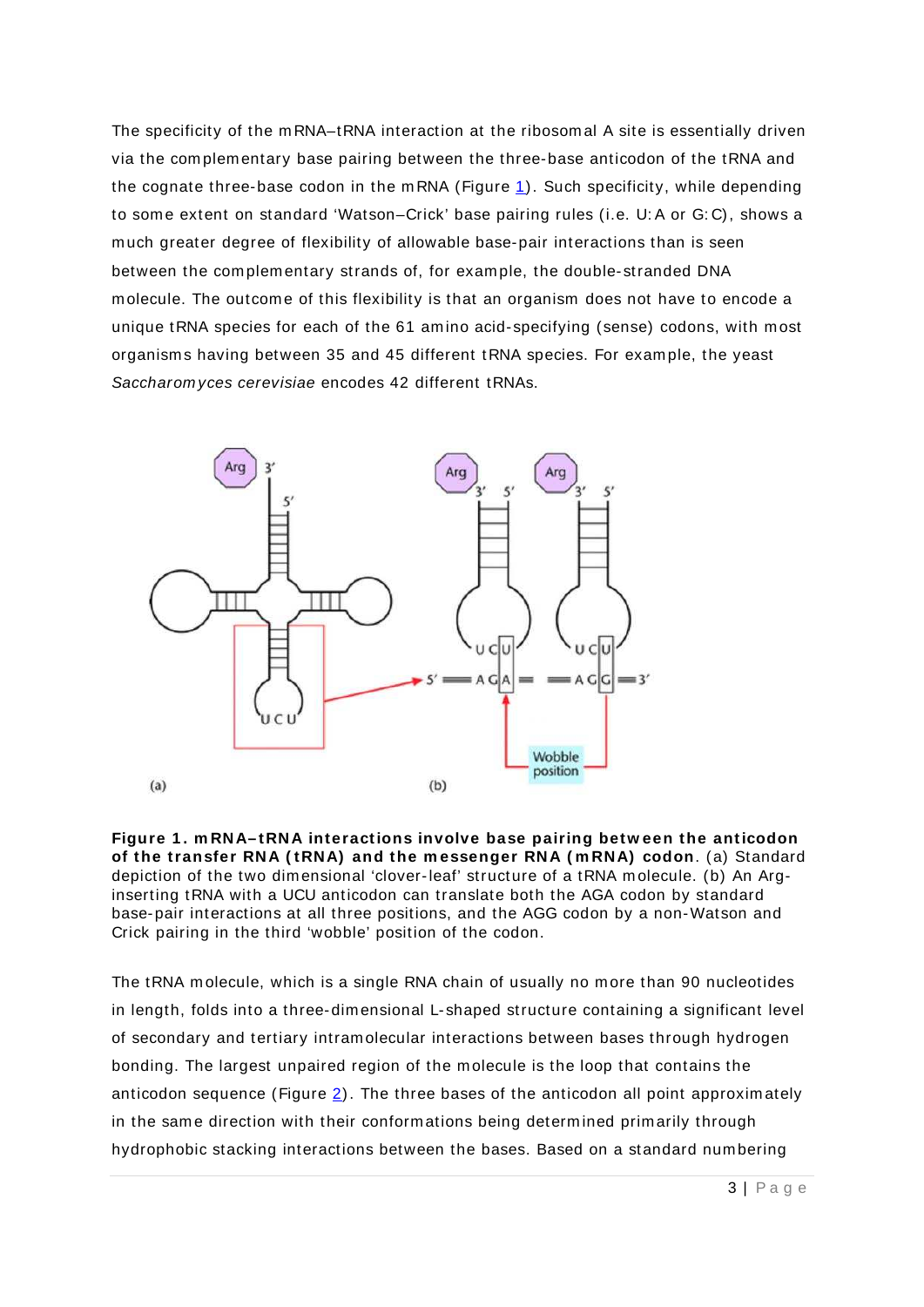system used for all tRNA molecules, the anticodon bases are numbered  $5'-N^{34}$ ,  $N^{35}$ ,  $N^{36}$ -3'. The base immediately 5' of the anticodon  $(N^{33})$  is invariably a U and the tRNA chain forms the so-called 'U turn' between  $N^{33}$  and  $N^{34}$ , thereby presenting the three anticodon bases in such a way as to facilitate hydrogen bonding with the cognate codon during m RNA decoding at the ribosom al A site. The lack of tertiary hydrogen bonding linking the anticodon loop to the remainder of the tRNA molecule may allow the anticodon region to take up one or more alternative orientations during protein synthesis.



**Figure 2 . The three dim ensional structure of a transfer RNA ( tRNA) m olecule**. tRNA m olecules take up an L- shaped structure due to a variety of intram olecular base interactions. The anticodon is present in a large unpaired region of the m olecule with the three bases of the anticodon all pointing approximately in the same direction. The 'U turn' base  $(U^{33})$  immediately adjacent to the anticodon is indicated.

#### **Codon Assignm ents**

Pioneering genetic and biochem ical experim ents in the 1960s revealed the nature of the triplet-based genetic code and assigned identities to each of the 61 sense codons (Nirenberg, 2014). These studies also confirm ed that the remaining three codons (the nonsense codons UAA, UAG and UGA) are not translated by tRNAs, but rather act as polypeptide chain termination signals at the end of the translational reading frame. With only two exceptions (Met and Trp) each of the 20 am ino acids is specified by at least two different codons with three amino acids (Arg, Ser and Leu) having six different codons.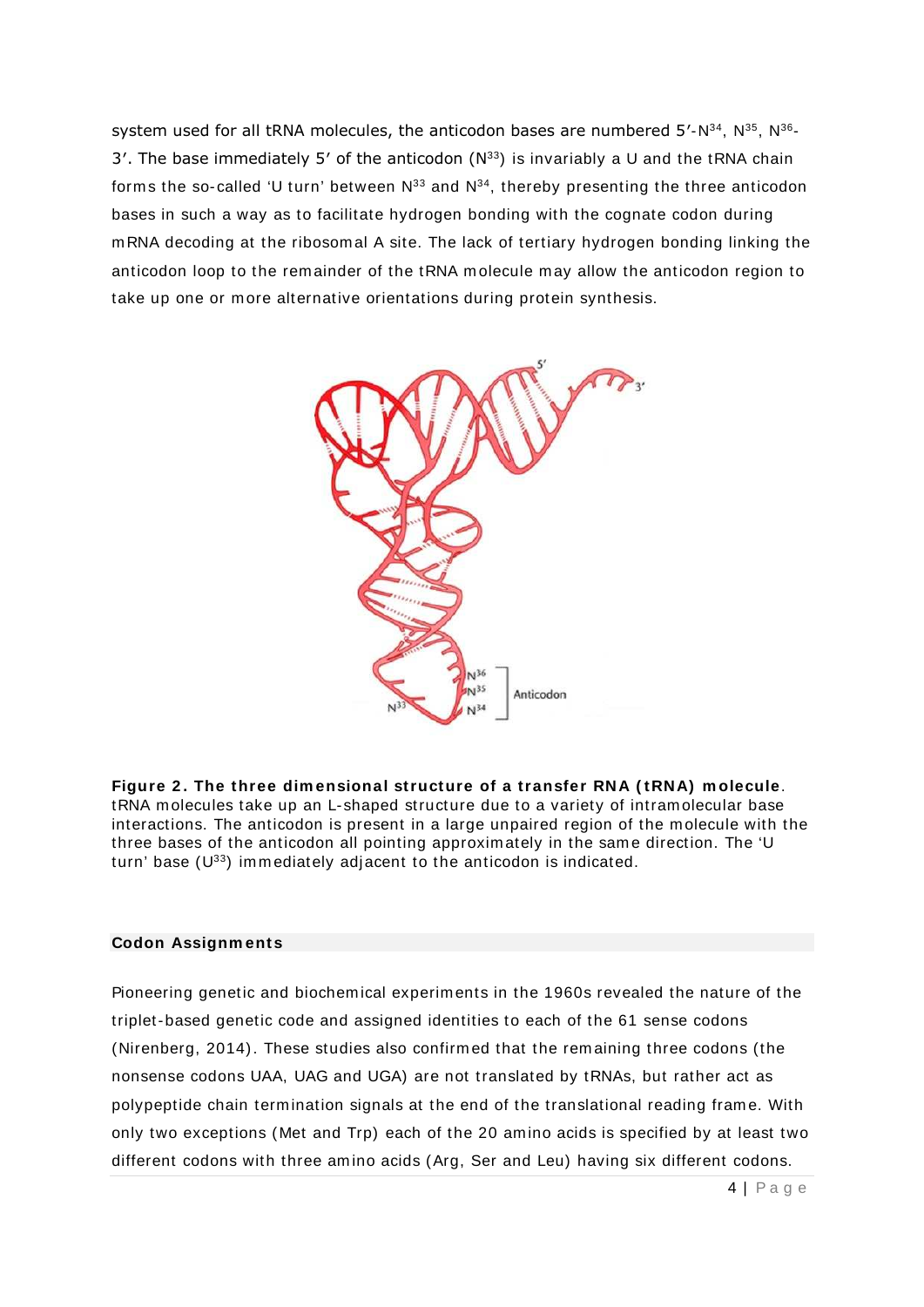This degeneracy in the genetic code is usually confined to the third base of the codon; for example, the four members of the codon family CCN (where N is any of the four bases U, A, C, G) all encode the am ino acid Pro. There can, however, also be degeneracy within the first two bases as for the six-membered codon families of Arg. Ser and Leu: for example, Ser is encoded by the six codons CUN and UUA/G. For amino acids specified by two codons (e.g. Cys, Glu) the degenerate third base can either be a pyrim idine, U or C (e.g. Cys: UGU/C) or a purine, A or G (e.g. Glu: GAA/G). There is, therefore, an elem ent of order in the m ake-up of the genetic code that has m ost likely evolved to ensure that the potential deleterious effects of mutations and/ or mistranslation of sense codons by near cognate tRNAs is minimized.

The genetic code assignments are not universally conserved (Osawa et al., [1992\)](http://onlinelibrary.wiley.com/doi/10.1038/npg.els.0001497/full#a0001497-bib-0007). In particular, genetic code variations in organellar genes – especially those of mitochondria – have now been described in m ost organism s except plants. Most striking is the use of nonsense codons as sense codons and vice versa; for example, in human mitochondrial genes, the nonsense codon UGA is decoded as a Trp codon while AGA and AGG act as chain term ination codons. Genetic code variations in cytoplasm ic m RNAs are m uch rarer with only two well-characterized examples: the decoding of the UGA codon as selenocysteine in several different m RNAs in a range of species (see below), and the decoding of the Leu codon CUG as a Ser codon in all mRNAs of some members of the fungal genus *Candida*. In most cases, the decoding of these genetic code variants involves a tRNA species with novel structural features. One further aberration in m RNA decoding can be found in certain bacterial species with extrem ely high or low G+ C base content in their genom es where certain codons and/ or their corresponding tRNAs have disappeared from the organism's genome. For example, in Mycoplasma capricolum neither the CGG (Arg) codon nor the tRNAArg needed for its translation have yet been found (Andachi et al., [1989\)](http://onlinelibrary.wiley.com/doi/10.1038/npg.els.0001497/full#a0001497-bib-0001).

#### **The 'W obble Hypothesis'**

The early realization that there were many fewer tRNA species than there were codons, together with in vitro biochemical experiments showing that purified tRNA species could recognize two, som etim es three different – but related – codons led Francis Crick, in 1966, to form ulate the 'Wobble Hypothesis' (Crick, [1966\)](http://onlinelibrary.wiley.com/doi/10.1038/npg.els.0001497/full#a0001497-bib-0002). In his hypothesis, Crick put forward the notion that specific non-Watson–Crick base-pair interactions could take place between the third base of a codon and the first base  $(N^{34})$  of the anticodon of a tRNA during m RNA decoding. Only standard G: C and U: A pairings were, however, allowable at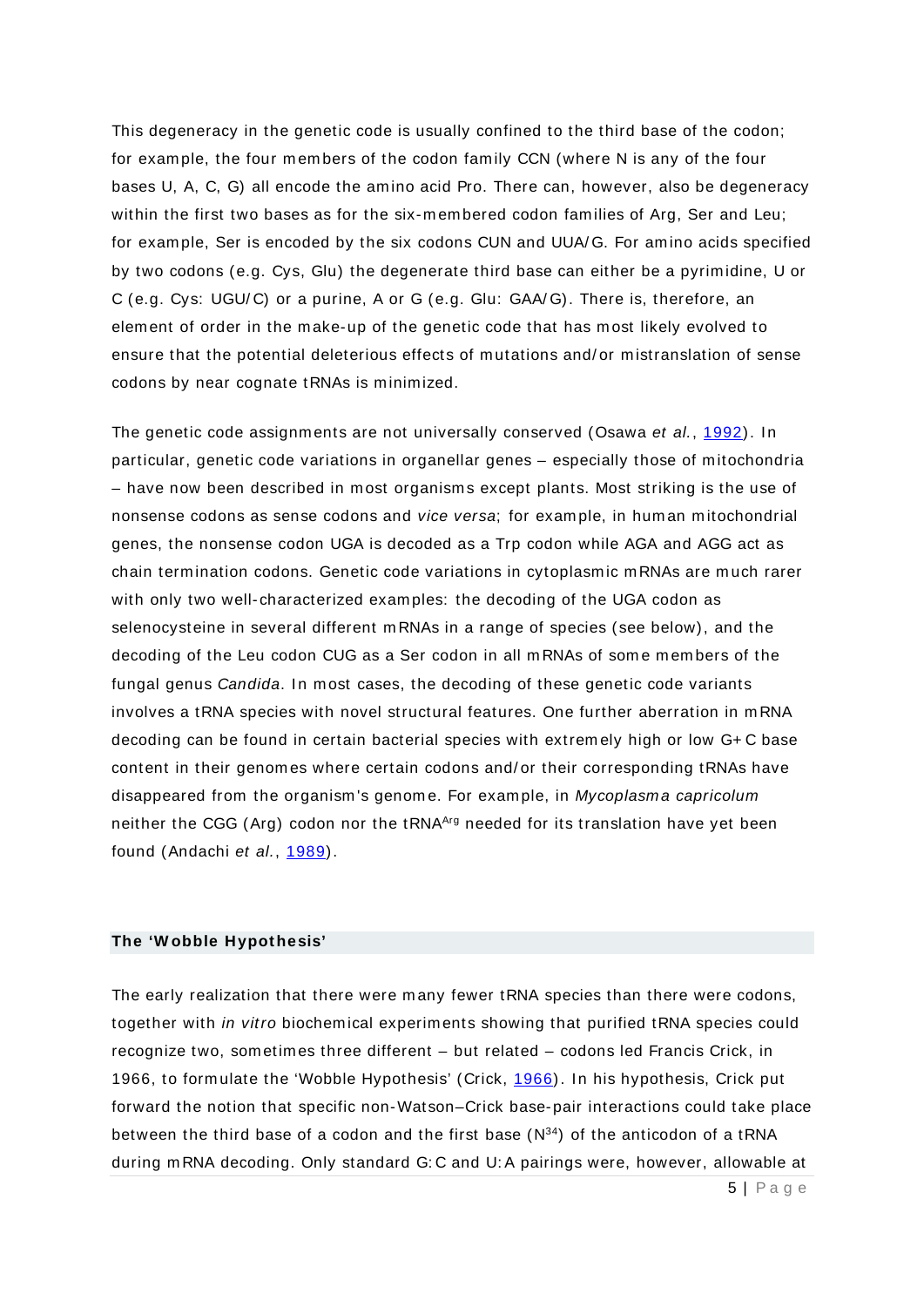the positions involving the  $N^{35}$  and  $N^{36}$  positions of the anticodon (Figure [1\)](http://onlinelibrary.wiley.com/doi/10.1038/npg.els.0001497/full#a0001497-fig-0001). Lagerkvist [1978](http://onlinelibrary.wiley.com/doi/10.1038/npg.els.0001497/full#a0001497-bib-0004) further suggested that where  $N^{35}$  and  $N^{36}$  of the anticodon were G or C and formed Watson and Crick pairs with the codon, the  $N^{34}$  base would not be required to form a stable base pair at the third position because the tRNA would be held in place by the two G: C pairs. However, where  $N^{35}$  and  $N^{36}$  are U or A, then base pairing involving the  $N^{34}$ base would becom e necessary because of the weaker nature of the two U: A pairs. This so-called 'two-out-of-three' hypothesis (Lagerkvist, 1978) is probably an oversim plification of the m RNA–tRNA interaction and a num ber of exceptions have been described.

#### **Codon– Anticodon I nteractions**

The ability to match two codons to a single anticodon, which is at the heart of wobbledecoding, requires a degree of flexibility in the nucleotides at the so- called 'wobble position'. Since bases in the ribosomal A- site are spatially constrained by the structure of the ribosom e, this flexibility relies prim arily on an ability of the N34 base of the anticodon to change its location relative to the third codon base. The fact that the  $N^{34}$ base of the tRNA is located in the tertiary structure of the tRNA at the end of the fivebase stack containing the anticodon just before the U turn of the anticodon loop (see Figure  $2$ ) means that there is less constraint placed on its movement compared with the  $N^{35}/N^{36}$  bases. In addition, the  $N^{36}$  base – the 3' base of the anticodon – is usually adjacent to a modified (and therefore bulky) purine base which may further reduce the flexibility of pairing involving  $N^{36}$  and perhaps even the  $N^{35}$  base.

The discovery that a num ber of tRNAs able to recognize three different codons have the modified base inosine (I) at position  $N^{34}$  rather than one of the four standard bases, allowed for a further development of the concept of third base wobbling. Crick thus derived a set of rules that could account for the degeneracy of the genetic code and the multicodon recognition properties of many tRNAs (Table  $1$ ). Central to this hypothesis was the ability of  $G^{34}$  to pair with either U or C (with the 2-amino group of the G preventing the formation of a G: A base pair), and U<sup>34</sup> to pair with either A or G (Figure [3\)](http://onlinelibrary.wiley.com/doi/10.1038/npg.els.0001497/full#a0001497-fig-0003).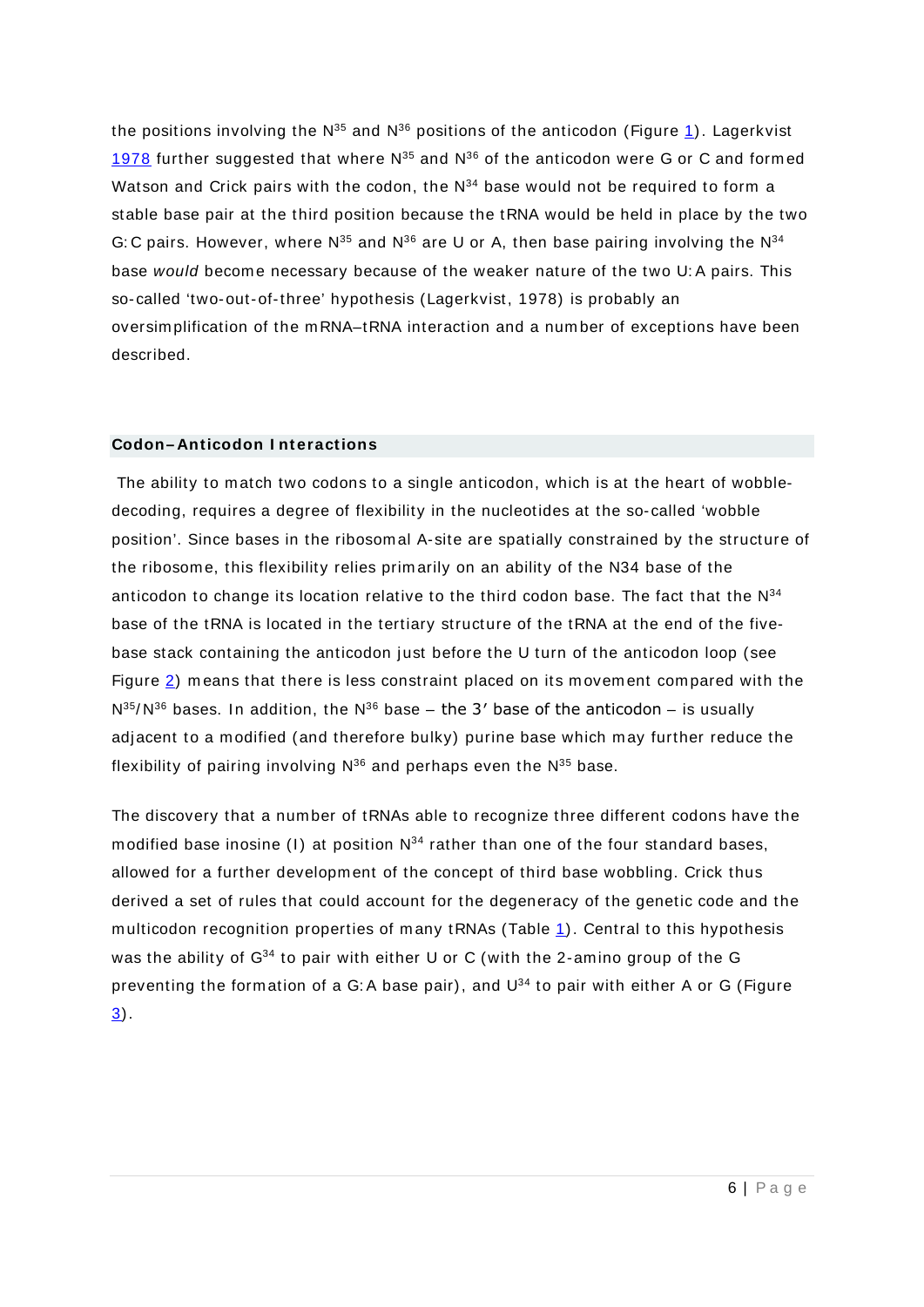



Inosine, which is generated post-transcriptionally by deam ination of A, can pair with any one of the three bases A, C or U (Figure  $3$ ). Such an expanded base-pairing behaviour can be explained by the absence of the 2-am ino group. Thus, according to the wobble hypothesis, only tRNAs with an  $1^{34}$  base in their anticodon can pair with three different codons, while no single tRNA species should be able to pair with all four members of a codon family. Interestingly, the base-pairing properties of I are more close to those of G than the base from which it is derived (i.e. A).

The base pairings permitted by the wobble rules are those that give ribose-ribose distances that are close to those of standard Watson and Crick base pairs. For this reason, purine–purine and pyrimidine–pyrimidine pairs are not allowed.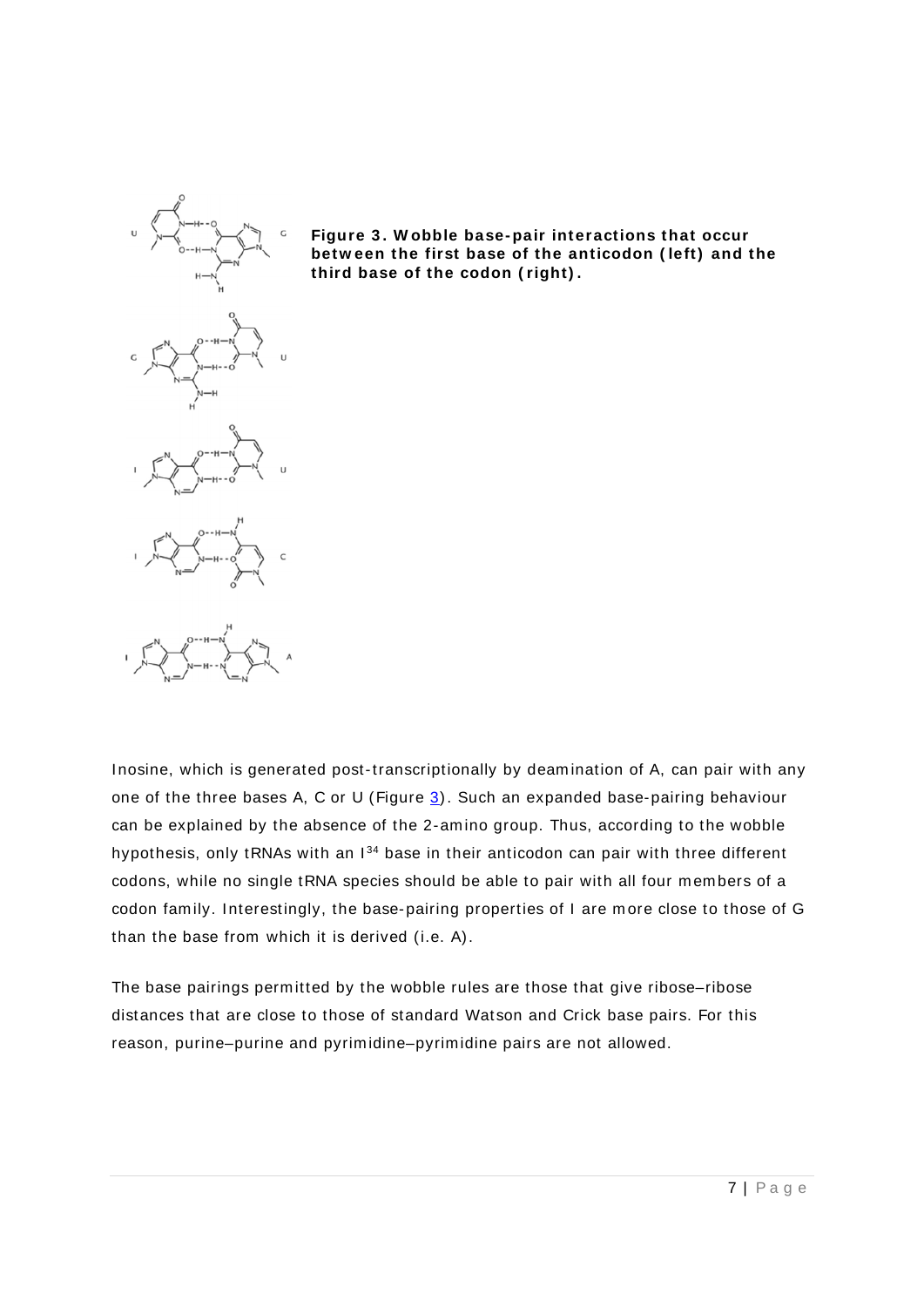#### **Modified bases and codon recognition**

Although the basic concept of the formation of wobble pairs as proposed by Crick rem ains valid, there are now num erous exam ples of tRNAs whose codon-recognition properties do not conform with the original rules. The single m ost im portant reason for a need to revise the original wobble rules has been the realization that I is not the only modified base that can be found at the  $N^{34}$  wobble base position of tRNAs. At this position, such modified bases can have base-pairing properties that are different from the bases from which they are chem ically derived, usually restricting rather than expanding the base-pairing possibilities. While m uch of the pioneering work on codon assignment was undertaken in the bacterium Escherichia coli, the modified base  $I$ which featured in Crick's original wobble rules – is only found in one bacterial tRNA species, a tRNA<sup>Arg</sup> (Curran, 1995). However, I is present in a relatively large number of different eukaryotic tRNAs, particularly those that recognize members of a four-codon fam ily.

In Crick's original set of rules the assumption was made that  $-$  with the exception of  $I$ the  $N^{34}$  base was either A, G, C or U. With well over 12000 tRNA molecules sequenced to date (Jühling et al. 2009), most strikingly, we now know that  $U^{34}$  is only present in tRNAs from mitochondria, chloroplasts and *Mycoplasma* species. Furthermore such U<sup>34</sup>containing tRNAs are able to recognize all four members of a codon family, i.e.  $U^{34}$  is able to form a base pair with each of the four bases at the third 'wobble' position of the codon, although recognition of C by  $U^{34}$  is at much lower efficiency than with the other three non-modified bases. Yet this is not the only exception. Unmodified  $A^{34}$  has been found in only two tRNA species; a tRNA $A<sup>rg</sup>$  in yeast mitochondria and a tRNA $<sup>Thr</sup>$  in various</sup> Mycoplasma species and such tRNAs can recognize all four members of a codon family (Sibler et al., [1986\)](http://onlinelibrary.wiley.com/doi/10.1038/npg.els.0001497/full#a0001497-bib-0009).

In contrast to the situation with  $A^{34}/U^{34}$ , nonmodified  $G^{34}$  and  $C^{34}$  are found in many different tRNA species in all groups of organisms although modified forms of both bases do occur in tRNAs. For example, queuosine  $(Q)$  or a Q derivative is found at  $N^{34}$  of tRNAs that decode NAY ( $Y =$  either C or U) codons in bacteria and most eukaryotes apart from yeast, and  $2'-o$ -methylcytidine (Cm) is found at position  $N^{34}$  in most prokaryotic and eukaryotic tRNATrp and UUG-decoding tRNALeu species. Cm is also present in some eukaryotic elongator tRNA<sup>Met</sup>.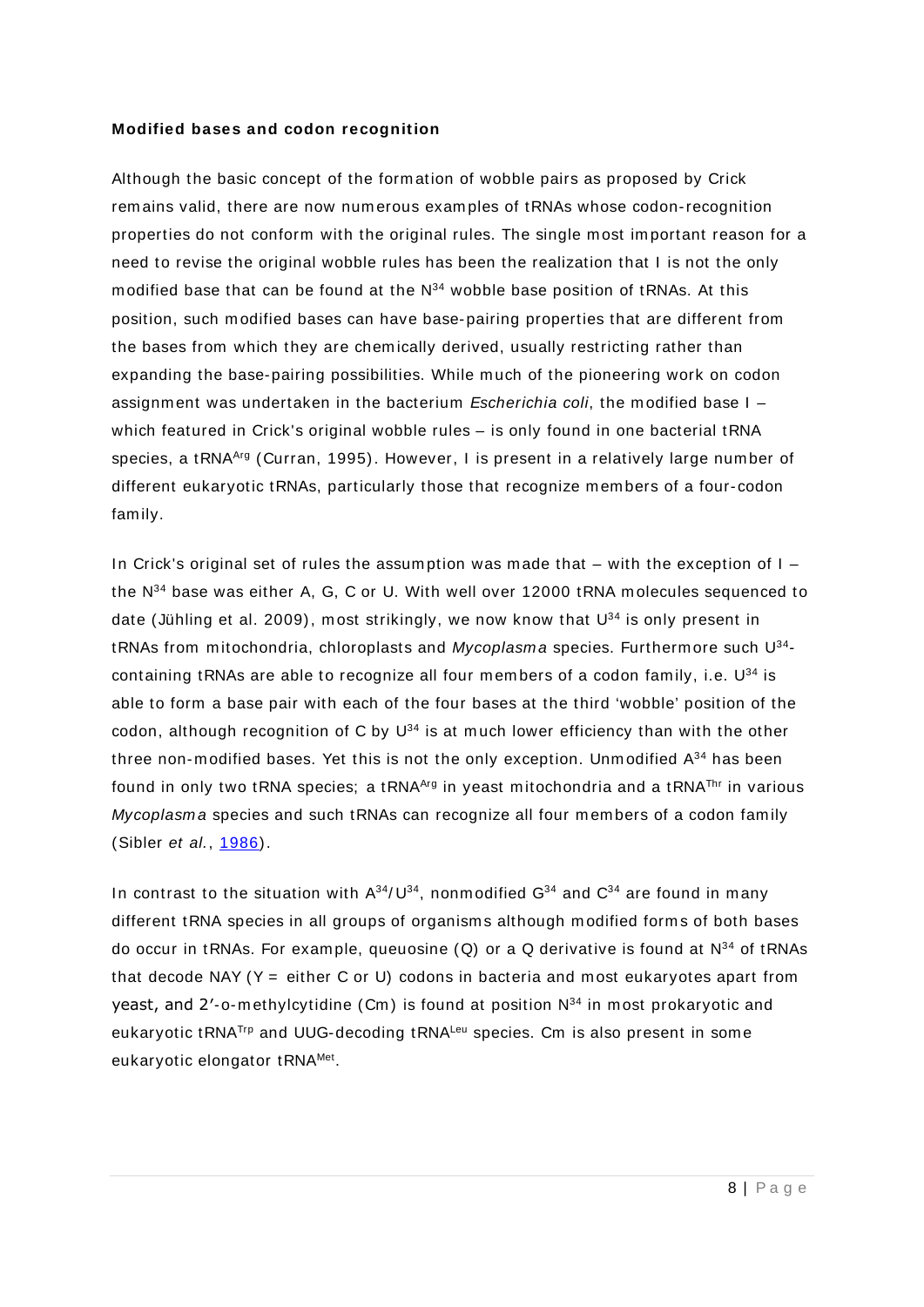#### **Restricted w obble**

The presence of modified bases in a tRNA molecule at the  $N^{34}$  position (and to a lesser extent  $N^{37}$  adjacent to the anticodon) can have profound effects on the codonrecognition properties of the tRNA. In particular, modifications of  $\mathsf{U}^{34}$  can reduce the potential for non-Watson and Crick base pairs at the wobble position, so- called 'restricted wobble'.

There are a number of well-characterized examples where a modification to  $U^{34}$  in the anticodon of tRNA restricts the codon-recognition properties of that tRNA. For exam ple, modification of the  $U^{34}$  to a 5'-methyl-2-thiouridine derivative, as is the case in tRNAs decoding Gln, Lys and Glu codons in many if not all prokaryotic and eukaryotic species, restricts codon recognition to codons ending in A. This restriction prevents misrecognition of members of the respective codon families ending in U or C. In a twocodon fam ily (such as those for Gln, Lys and Glu) such decoding would result in mistranslation, e.g. a tRNAGIU reading an Asp codon. The modification of  $U^{34}$  leads to increased conform ational rigidity of the wobble base and this in turn prevents, or significantly reduces, non-Watson and Crick base-pair interactions that usually require conform ational flexibility.

 $C<sup>34</sup>$  modifications are much less frequently found in tRNAs than  $U<sup>34</sup>$  modifications and do not appear to have as profound effect on the codon-recognition properties of a tRNA. However, one exception to this is the  $L^{34}$  (lysidine) modified base, a C modification found only in a minor tRNA<sup>IIe</sup> in bacteria and plant mitochondria. The presence of  $L^{34}$  at the wobble base position in the anticodon dramatically alters the base-pairing properties of the base; it recognizes A instead of G, a rare exam ple of a complete switch in basepairing specificity. In the absence of this modification, the tRNA with  $C<sup>34</sup>$  would decode the AUG (Met) codon and would be acylated with Met. Thus, this single base m odification also prevents (mis)acylation of the tRNA<sup>I le</sup> with Met (Muramatsu et al., [1988\)](http://onlinelibrary.wiley.com/doi/10.1038/npg.els.0001497/full#a0001497-bib-0006).

Modified bases are also present in some tRNAs at the positions within the anticodon loop of a tRNA but are not part of the anticodon sequence. In particular, certain modification of  $N^{37}$  – the base located immediately 3' of the anticodon – may influence codon recognition by stabilizing the relatively weak U: A base pairs that occur outside the wobble position, for example, where the codon is UNN.

As a consequence of the recognition of the im portance of modified bases in altering the codon-recognition properties of a tRNA during m RNA decoding, the set of wobble rules originally developed by Crick [1966](http://onlinelibrary.wiley.com/doi/10.1038/npg.els.0001497/full#a0001497-bib-0002) has now been m odified and expanded (Table [1\)](http://onlinelibrary.wiley.com/doi/10.1038/npg.els.0001497/full#a0001497-tbl-0001). In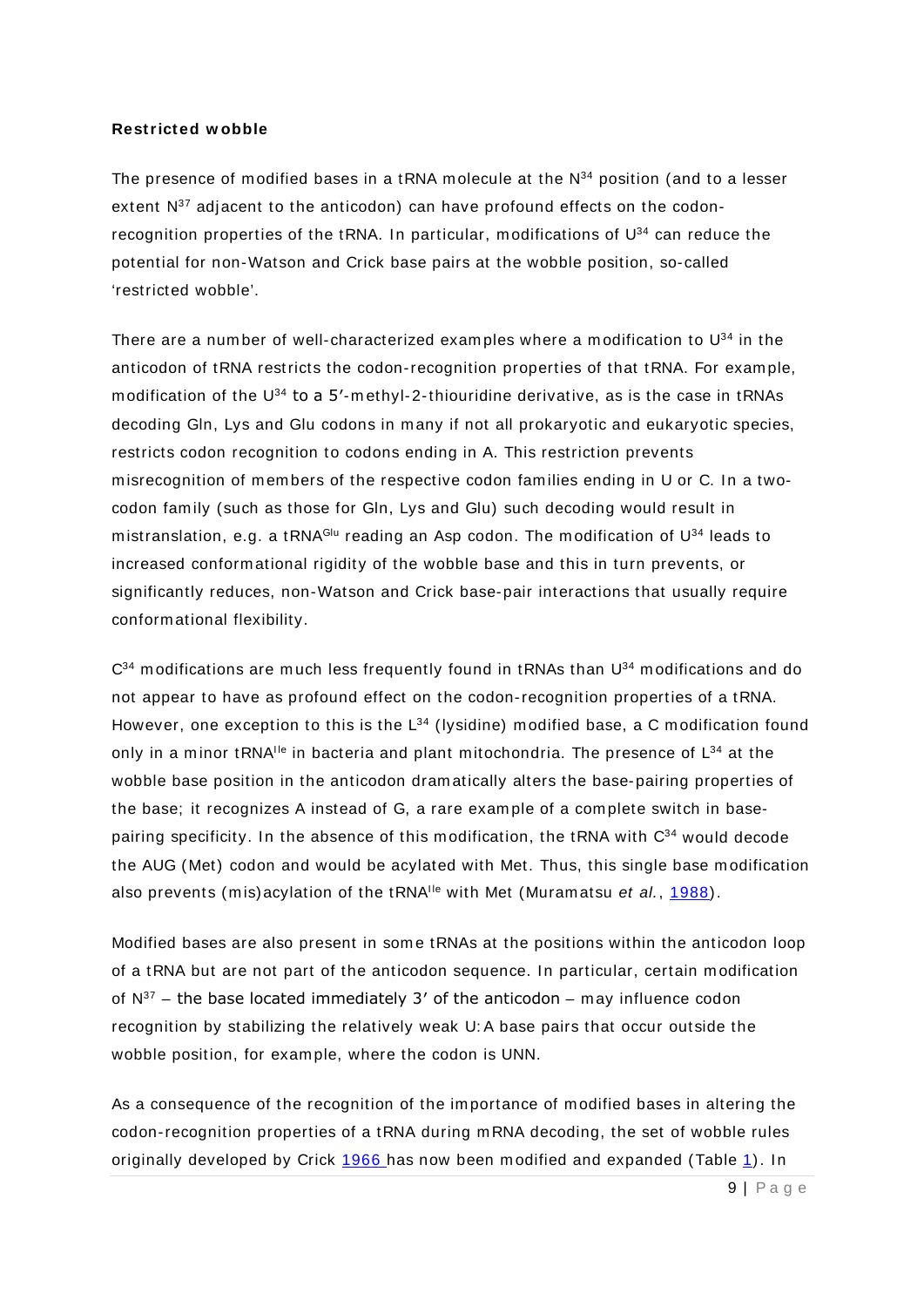most cases studied, the influence of the modification of the  $N^{34}$  base alters the conformational properties of the wobble base, thus highlighting the importance of base flexibility in the wobble position during m RNA decoding.

Although the 'expanded wobble rules' account for alm ost all known tRNA decoding behaviour it is likely that exceptions will still be found. Any tRNA m odification that influences the overall tertiary structure of the anticodon loop may influence the basepairing properties at position  $N^{34}$ . There is no reason why such changes could not occur outside the anticodon arm of the tRNA given the extensive tertiary intram olecular interactions that occur in tRNAs.

#### **Differential processing of w obble-decoded codons by the ribosom e**

While wobble-base pairing enables the decoding of two or more codons by the same tRNA, the processing of these codons in the ribosom e is not identical. The differences in kinetics of this step has been studied in detail for a sm all num ber of codon: tRNA combinations, including for tRNA<sup>Ala</sup>c<sub>GU</sub> (Kothe and Rodnina 2007). The ribosome processes the decoding of ACG, the Watson-Crick pairing codon for this tRNA, with faster forward rate constants than decoding of GCC, the wobble-pairing codon for the same tRNA. Moreover, while the Watson-Crick paired codon leads to successful peptidyl transfer with a high probability, the wobble-base paired codon leads to tRNA release rather than peptidyl transfer with a probability of about 50% , based on the rate constants measured in vitro. Because of the frequent erroneous release of the correct tRNA on wobble-decoded codons, sampling of the tRNA pool requires more time on average and wobble-decoded codons are therefore usually decoded m ore slowly than Watson-Crick decoded ones. These findings were confirm ed in vivo by analysing ribosom al footprinting data, and dem onstrating that footprints are detected more frequently on wobble-decoded codons than on Watson-Crick decoded ones. The slower processing of wobble-decoded codons likely explains the observation that in most organism s Watson-Crick-decoded codons are preferred over wobble-decoded ones in term s of codon usage.

The differential processing the two types of codon connect wobble-base pairing to translational control of gene expression and to biological pathways. For exam ple, changes in the methylation state of the wobble base of  $tRNA<sup>Leu</sup>CAA$  are linked to an upregulation of one of the two genes encoding the ribosom al protein RPL22, with a higher content of TTG leucine codons during the oxidative stress response in baker's yeast, and this was required for an optimal adaptation to the stress (Chan et al 2012).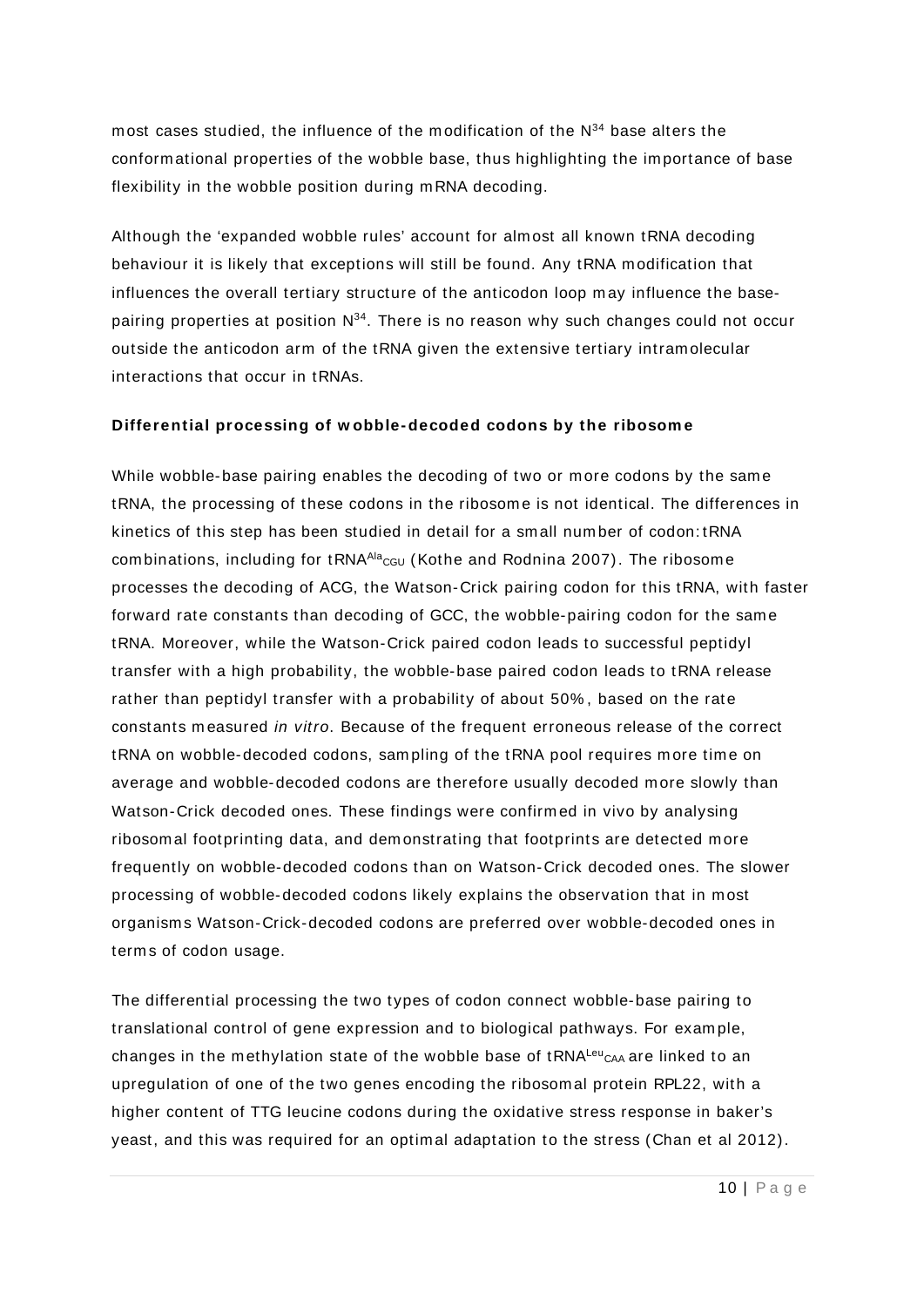Another study showed that U34 modifications are required to prevent the form ation of toxic protein aggregates in yeast and worms (Nedialkova and Leidel 2015).

#### **Accuracy in Decoding**

In spite of the flexibility of the codon–anticodon interaction in m RNA decoding, each codon is accurately decoded by the correct aa-tRNA. Nevertheless, there are ways in which the accuracy of this decoding can be subverted, particularly where nonsense codons are involved.

#### **Maintaining accuracy of the m RNA– tRNA interaction**

m RNA decoding by aa-tRNAs is a rem arkably accurate process with reported sense codon misreading rates of the order of  $10^{-4}$ – $10^{-5}$  in both prokaryotes and eukaryotes, i.e. one incorrect am ino acid inserted for every 10 000–100 000 codons translated (Parker, [1992\)](http://onlinelibrary.wiley.com/doi/10.1038/npg.els.0001497/full#a0001497-bib-0008). This degree of accuracy is all the more remarkable given the relatively weak binding affinity between tRNA and its cognate codon in solution and the low level of discrim ination between m em bers of a four- codon fam ily XXN. The specificity of m RNA decoding at the A site is controlled primarily by the ribosome itself, but translation factors m ay also have an influence, particularly the factor that delivers the aa-tRNA to the A site, nam ely EF-Tu/ eEF1A. Any m ism atched aa-tRNA m ust be rem oved from the A site before the bound amino acid participates in the next peptide bond to be form ed during polypeptide chain elongation. There is evidence that such mism atched aa-tRNAs dissociate more rapidly from the ribosome by a factor of 5–10 times compared with a correctly matched aa-tRNA (Thompson et al., [1981\)](http://onlinelibrary.wiley.com/doi/10.1038/npg.els.0001497/full#a0001497-bib-0011).

A number of antibiotics are able to perturb the accuracy of m RNA decoding at the A site to increase the rates of mistranslation (i.e. acceptance of mismatched tRNAs) by  $1-2$ orders of m agnitude. Particularly effective in this context are the antibiotics streptom ycin in bacteria and paromomycin in eukaryotic cells. Streptom ycin appears to promote misreading at the wobble third position of the codon involving U and C. Such errorinducing antibiotics mediate their effects by binding to the ribosom e either through one or m ore specific ribosom al proteins or ribosom al RNA. By isolating mutants that are resistant to these antibiotics one is able to identify those ribosomal proteins that play a role in controlling the accuracy of m RNA decoding. For example, such studies in Escherichia coli have identified three proteins in the small subunit of the ribosome,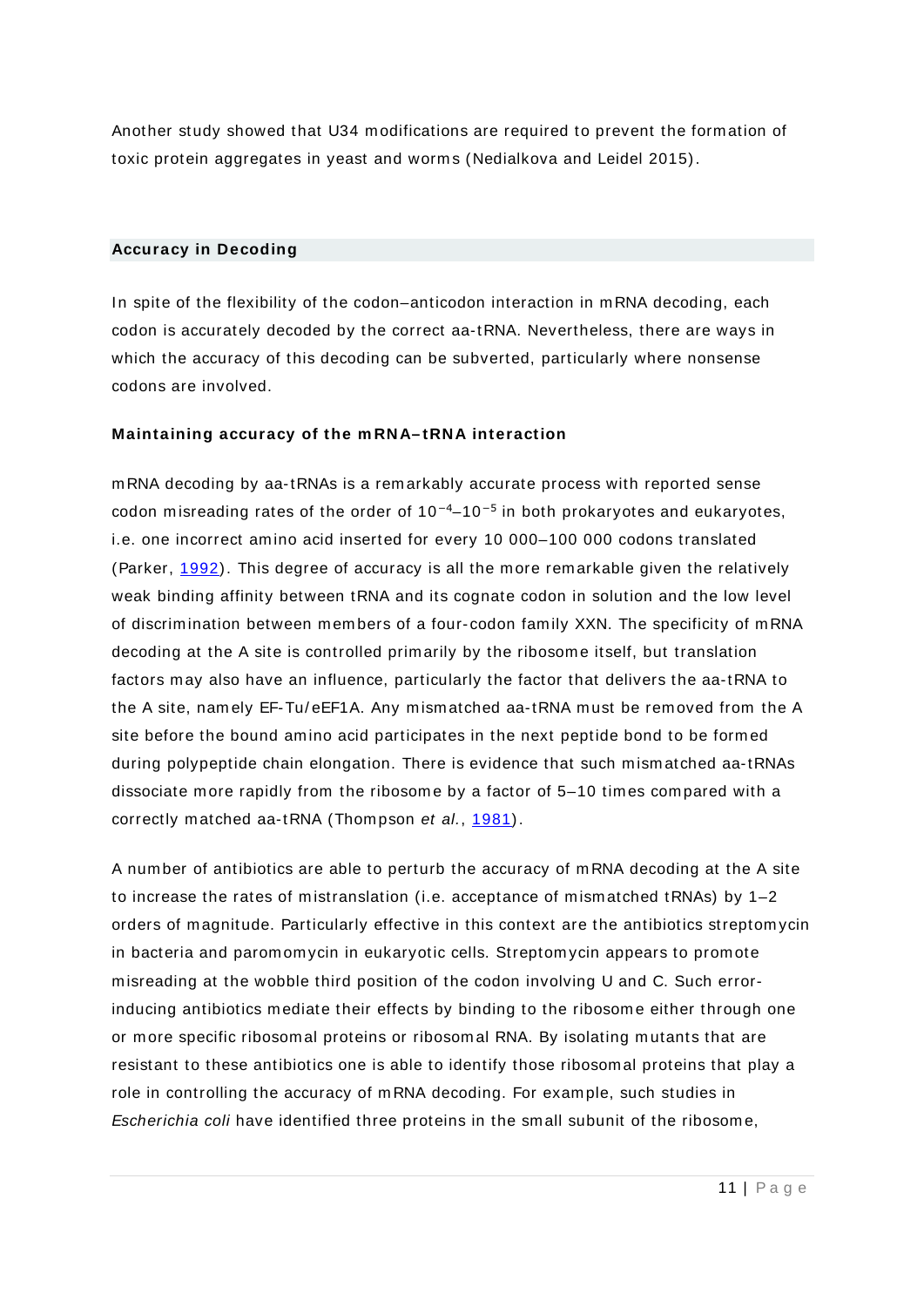nam ely S4, S5 and S12, as being im portant for m aintaining the accuracy of m RNA decoding.

#### **Translating nonsense codons as sense codons**

Cells do not norm ally have tRNAs that can efficiently translate one or other of the three stop codons. Such stop codons are recognized by a protein release factor (RF) leading to termination of polypeptide chain elongation and release of the com pleted polypeptide chain from the ribosom e. Yet stop codons are related to a number of sense codons by a single base; for example, UGA, stop, UGG, Trp; or UAG, stop, CAG, Gln. It is therefore to be expected that tRNAs, able to translate a stop codon, can be generated by single base mutations in the anticodon of a new cognate tRNA. For example, the trpT suppressor mutation of E. coli arises through a U to C substitution at  $N^{34}$  in the UGG-decoding tRNATrp. Because of the wobble rules of decoding, however, the mutant suppressor tRNATrp would be expected to be able also to translate the UGG codon and thus this mutational event should not be lethal to the cell. However, since no viable haploid E. coli cell carrying the  $trpT$  mutation has been described, this would suggest that the degree of wobble at the third base position is insufficient to ensure a significant level of UGG translation. A further mutant nonsense suppressor derivative of the same UGG-decoding tRNA<sup>Trp</sup>, with a mutation outside the anticodon sequence ( $G^{24}$  to  $A^{24}$ ) is also able to translate both the UGA and UGG codons, indicating that the tertiary structure of a tRNA also plays an important role in maintaining the specificity of wobble interactions involving the third position of a codon. This mutant is viable as a haploid. In addition, the wild-type UGG-decoding tRNATrp is able to translate UGA codons, albeit with very low efficiency (1–3%) (Hirsh and Gold, [1971\)](http://onlinelibrary.wiley.com/doi/10.1038/npg.els.0001497/full#a0001497-bib-0003) compared with the mutant tRNAs (Figure  $4$ ). Thus, a study of the decoding properties of nonsense suppressor tRNAs has provided further insights into the flexibility of the codon–anticodon interaction.



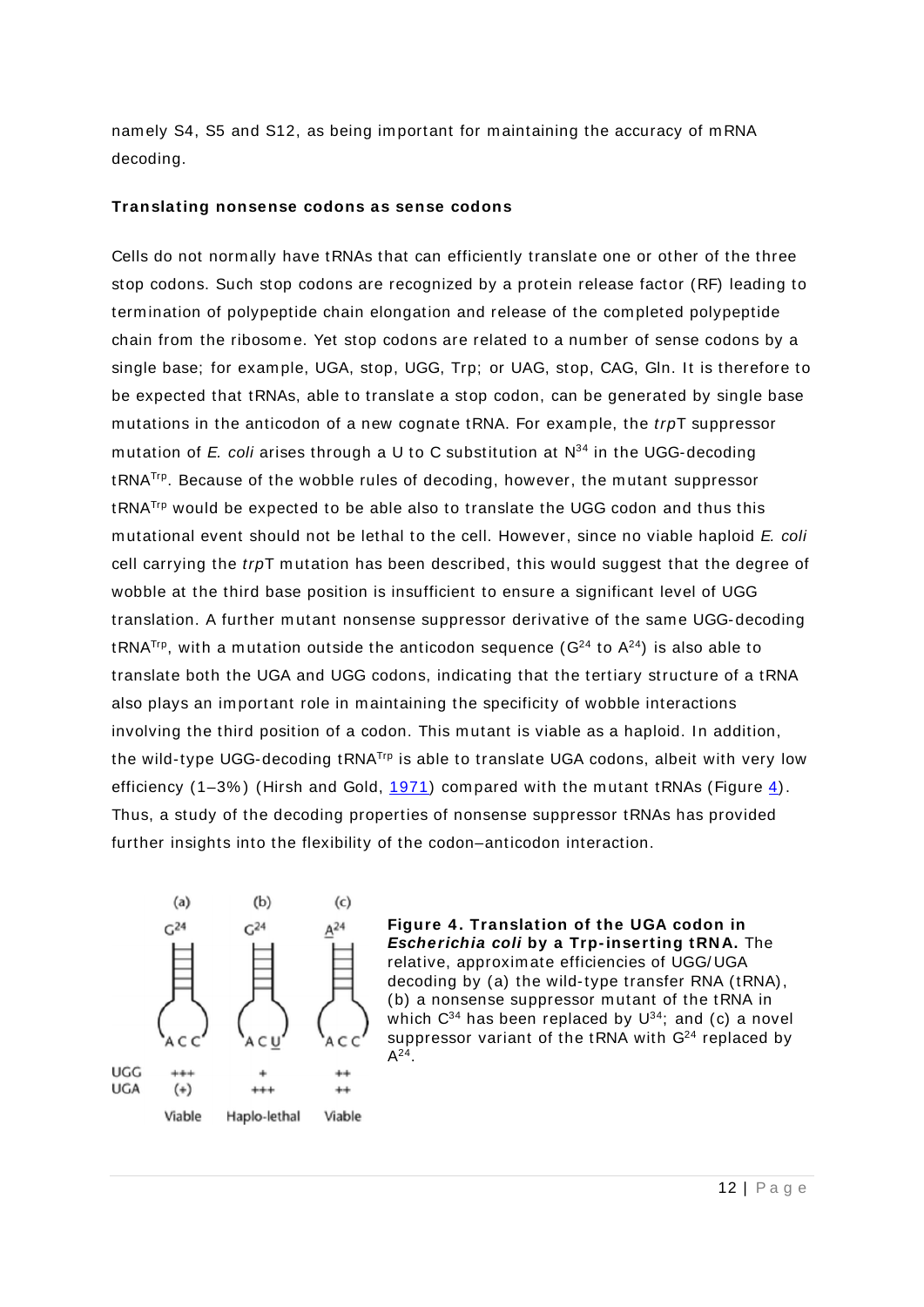Accurate m RNA decoding by tRNA involves, in principle, straightforward RNA–RNA interactions m ediated by base pairing between codon and anticodon bases. The flexibility introduced into this interaction by the wobble base, while reducing the numbers of tRNAs required by a cell to decode the 61 sense codons, nevertheless does not subvert the accuracy of decoding. In fact, such flexibility may ensure that minor miscodings are not detrimental to the cell and may also provide a means for the continued evolution of the codon assignm ents as exem plified by the cases of nonsense codons being decoded as sense.

#### **Glossary**

#### **Am inoacyl-tRNA ( aa-tRNA)**

A transfer RNA (tRNA) charged with the appropriate amino acid which is esterified to the 3-OH of the 3'-terminal adenosine residue of the tRNA.

#### **Anticodon**

The triplet of ribonucleotides within a transfer RNA (tRNA) m olecule that base pair directly with a codon in the messenger RNA (mRNA).

#### **Codon**

A triplet of ribonucleotides which code for a single amino acid.

#### **I soacceptor tRNA**

Two or more tRNAs that are charged with the same amino acid.

#### **Nonsense codons**

Codons which do not specify an amino acid but, rather, signal the end of the region of a m essenger RNA (m RNA) to be decoded.

#### **Ribosom al profiling**

A m ethod that identifies all m essenger RNA (m RNA) m olecules that are being actively translated by ribosomes in a cell at a given moment in time.

#### **Transfer RNA ( tRNA)**

A family of small nucleic acids that mediate the translation of a m essenger RNA (m RNA) m olecule into the am ino acid sequence of the encoded polypeptide chain.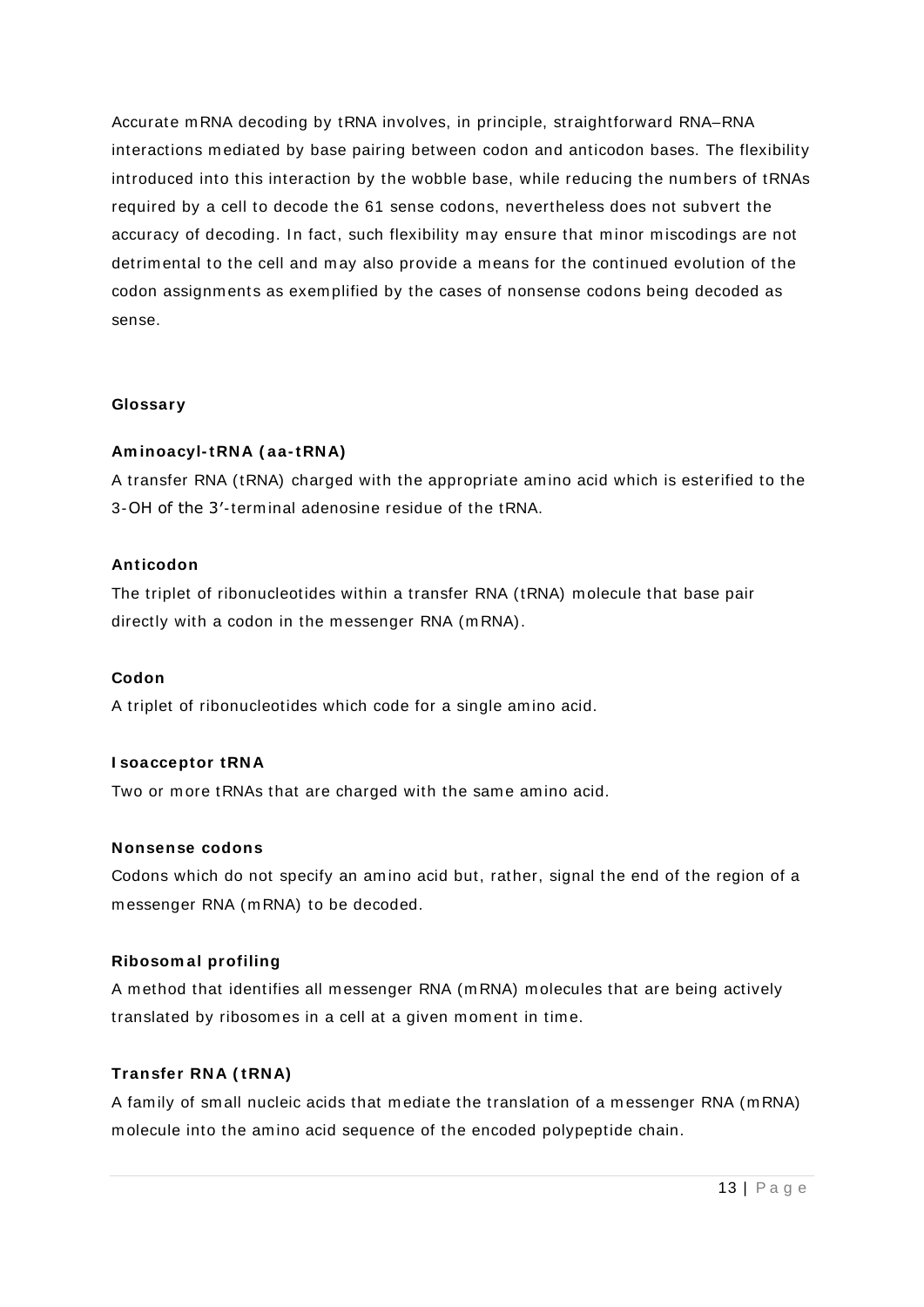#### **W atson and Crick base pairing**

Hydrogen bonding between A (adenine) and T (thym ine) or U (uracil) and G (guanine) and C (cytosine).

#### **W obble**

A nonstandard base-pair interaction between the third nucleotide of a codon (the wobble base) and the first nucleotide of the anticodon.

#### **References**

Andachi Y, Yam ao F, Muto A and Osawa S (1989) Codon recognition patterns as deduced from sequences of the complete set of transfer RNA species in Mycoplasma capricolum: resem blance to m itochondria. Journal of Molecular Biology **2 0 9** : 37–54.

[Chan CT,](http://www.ncbi.nlm.nih.gov/pubmed/?term=Chan%20CT%5BAuthor%5D&cauthor=true&cauthor_uid=22760636) [Pang YL,](http://www.ncbi.nlm.nih.gov/pubmed/?term=Pang%20YL%5BAuthor%5D&cauthor=true&cauthor_uid=22760636) [Deng W,](http://www.ncbi.nlm.nih.gov/pubmed/?term=Deng%20W%5BAuthor%5D&cauthor=true&cauthor_uid=22760636) [Babu IR,](http://www.ncbi.nlm.nih.gov/pubmed/?term=Babu%20IR%5BAuthor%5D&cauthor=true&cauthor_uid=22760636) [Dyavaiah M,](http://www.ncbi.nlm.nih.gov/pubmed/?term=Dyavaiah%20M%5BAuthor%5D&cauthor=true&cauthor_uid=22760636) [Begley TJ,](http://www.ncbi.nlm.nih.gov/pubmed/?term=Begley%20TJ%5BAuthor%5D&cauthor=true&cauthor_uid=22760636) [Dedon PC](http://www.ncbi.nlm.nih.gov/pubmed/?term=Dedon%20PC%5BAuthor%5D&cauthor=true&cauthor_uid=22760636) (2012) Reprogramming of tRNA modifications controls the oxidative stress response by codonbiased translation of proteins. [Nature Com m unications](http://www.ncbi.nlm.nih.gov/pubmed/?term=22760636) **3** : 937-944. Crick FHC (1966) Codon–anticodon pairing: the wobble hypothesis. Journal of Molecular Biology **1 9** : 548–555.

Curran JF (1995) Decoding with A: I wobble pair is inefficient. Nucleic Acids Research **2 3** : 683-688.

Hirsh D and Gold L (1971) Translation of the UGA triplet in vitro by tryptophan transfer RNA. Journal of Molecular Biology **5 8** : 459–468.

Jühling F, Mörl M, Hartm ann RK, Sprinzl M, Stadler PF, Pütz J (2009) tRNAdb 2009: com pilation of tRNA sequences and tRNA genes. Nucleic Acids Research **3 7** : D159-162.

[Kothe U,](http://www.ncbi.nlm.nih.gov/pubmed/?term=Kothe%20U%5BAuthor%5D&cauthor=true&cauthor_uid=17218280) [Rodnina MV](http://www.ncbi.nlm.nih.gov/pubmed/?term=Rodnina%20MV%5BAuthor%5D&cauthor=true&cauthor_uid=17218280) (2007) Codon reading by tRNA<sup>Ala</sup> with modified uridine in the wobble position. [Molecular Cell](http://www.ncbi.nlm.nih.gov/pubmed/?term=17218280) **2 5** : 167-174.

Lagerkvist U (1978) 'Two out of three': an alternative method for codon reading. Proceedings of the National Academ y of Sciences of the USA **7 5** : 1759–1762.

Low SC and Berry MJ (1996) Knowing when not to stop: selenocysteine incorporation in eukaryotes. Trends in Biochem ical Sciences **2 1** : 203–208.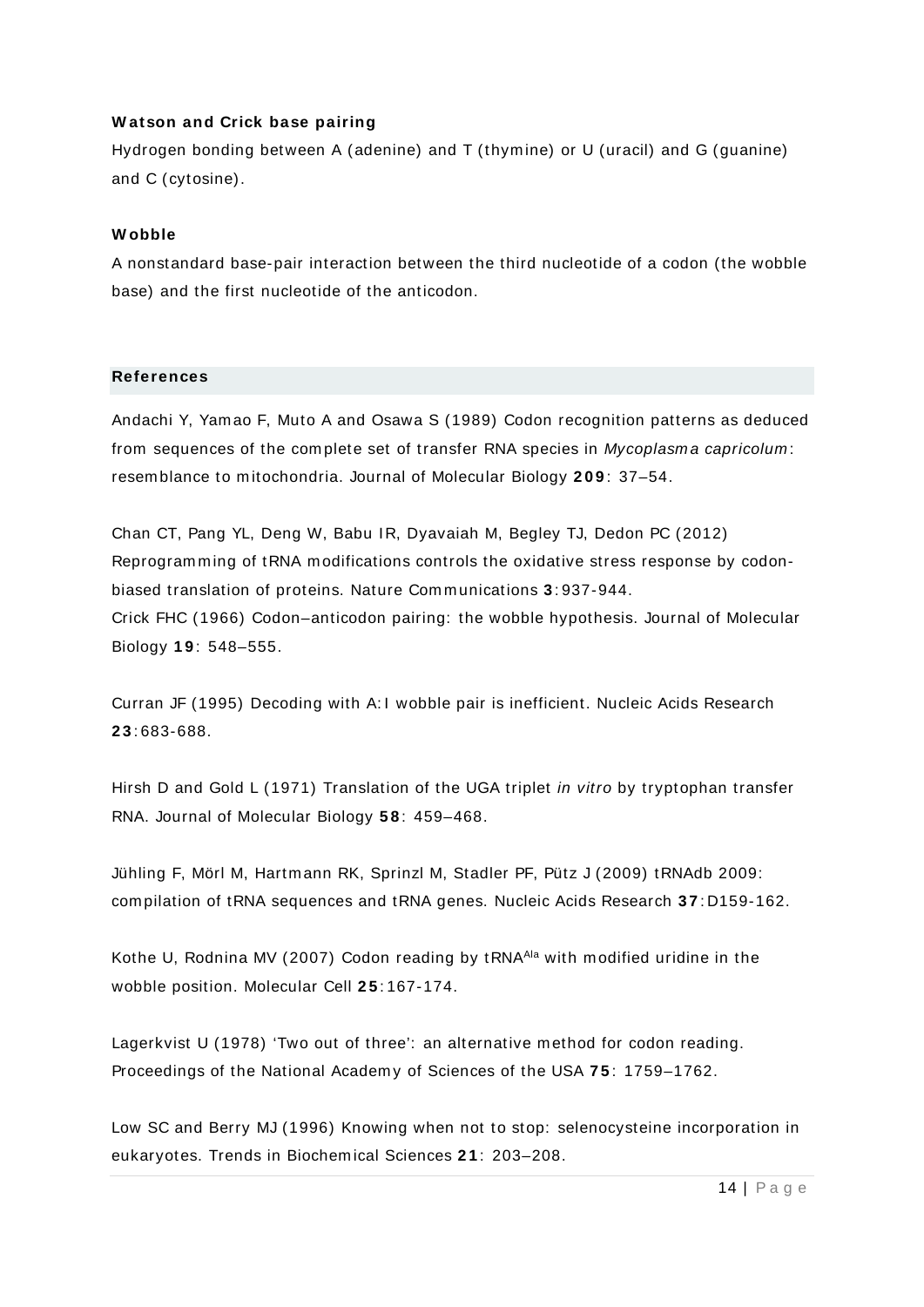Muram atsu T, Nishikawa K, Nem oto F et al. (1988) Codon and am ino-acid specificities of a transfer RNA are both converted by a single post-transcriptional modification. Nature **3 3 6** : 179–181.

Nedialkova DD, Leidel SA. (2015) [Optim ization of codon translation rates via tRNA](http://www.ncbi.nlm.nih.gov/pubmed/26052047)  [modifications maintains proteom e integrity.](http://www.ncbi.nlm.nih.gov/pubmed/26052047) Cell **1 6 1** : 1606-1618.

Nirenberg, M. 2004. Deciphering the genetic code – a personal account. Trends in Biochemical Sciences **2 9** : 46-54.

Osawa S, Jukes TH, Watanabe K and Muto A (1992) Recent evidence for evolution of the genetic code. Microbiological Reviews **5 6** : 229–264.

Parker J (1992) Variations in reading the genetic code. In: Hatfield DL, Lee BJ and Pirtle RM (eds) Transfer RNA in Protein Synthesis, pp. 191–267. Boca Raton, FL: CRC Press.

Sibler AP, Dirheimer G and Martin RP (1986) Codon reading patterns in Saccharomyces cerevisiae mitochondria based on sequences of mitochondrial tRNAs. FEBS Letters **1 9 4** : 131–138.

Thom pson RC, Dix DB, Gerson RB and Karim AM (1981) A GTPase reaction accompanying the rejection of Leu-tRNA<sub>2</sub> by UUU-programmed ribosomes. Journal of Biological Chem istry **2 5 6** : 81–89.

#### **Further Reading**

Eggertsson G and Soll D (1988) Transfer ribonucleic acid-mediated suppression of termination codons in Escherichia coli. Microbiological Reviews **5 2** : 354–374.

Osawa S (1995) Evolution of the Genetic Code. Oxford: Oxford Science Publications.

Soll D and RajBhandary UL (1995) tRNA Structure, Biosynthesis and Function. Washington DC: ASM Press